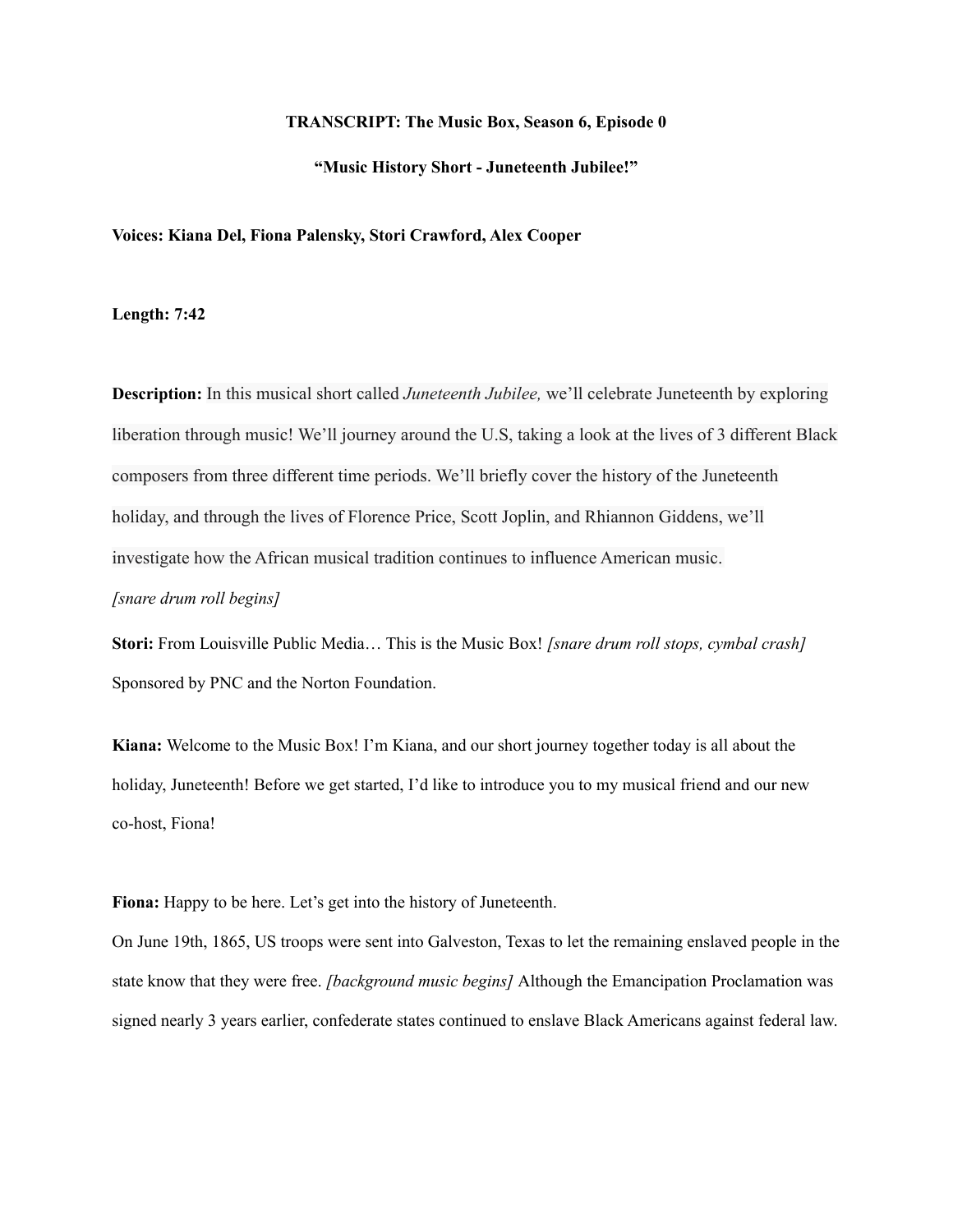**Kiana**: Now, we celebrate Juneteenth with cookouts, blues festivals, and park parties - to name a few ways we get together to honor the day. It's important to remember that this declaration did not completely get rid of slavery, as it was still legal in union states who chose to continue it. Even now, we're still fighting systemic racism, but together we'll take a look at how in the past, composers used music as a way to free themselves, even for a moment.

# *[background music fades]*

**Fiona:** We'll explore the music of Black composers through history starting with Rhiannon Giddens. She combines the styles of old-time, classical, and blues music, representing the rich history of Black Appalachian musicians. Her music demonstrates the many ways in which the African music tradition influences American music.

**Kiana:** She strives to uplift the voices of those who have been silenced in music history and history in general, so we understand the liberation of musicians like Florence Price and Scott Joplin through her work. These composers lived in a time where there were laws against them being vocal about their struggle, so people like Rhiannon Giddens uncover and tell their stories to continue the tradition of Black excellence in music.

## *[Rhiannon Giddens - Following the North Star begins]*

**Fiona:** Rhiannon Giddens was born in Greensboro, North Carolina in 1977. Growing up in North Carolina, she was exposed to many different types of music. [*Following the North Star* increases in volume for a few seconds, then decreases but continues in the background] In her piece called "Following the North Star" you can hear her playing a traditional fretless banjo. Though usually thought of as a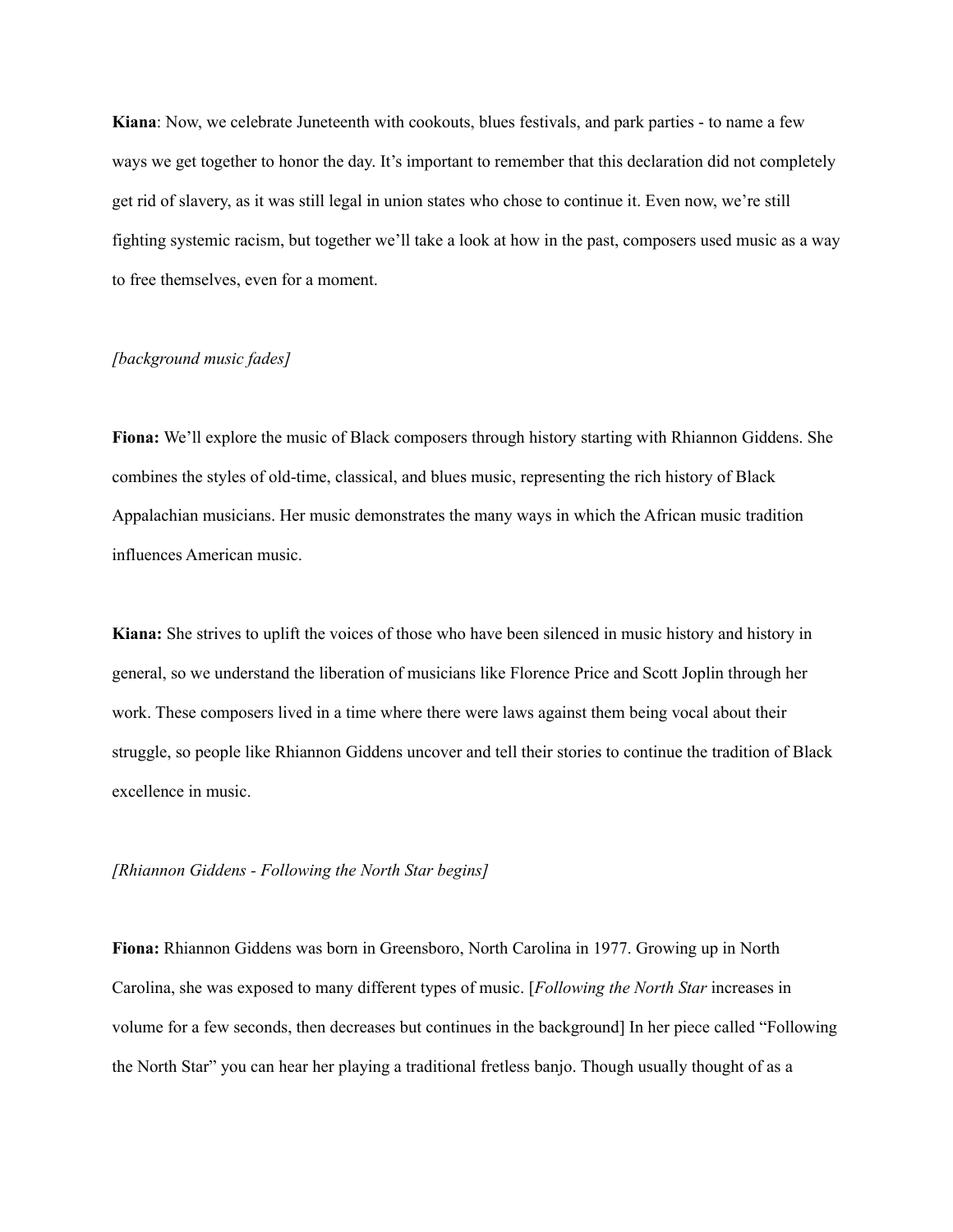country music instrument played by white musicians, the banjo was created by enslaved Africans. Giddens recclaims the instrument by honoring its history. Let's take a listen!

*[Fiona pauses, Following the North Star increases in volume for 11 seconds, then decreases but continues in the background]*

**Kiana**: Looking at the past can tell us how to navigate the present. For our next artist *[Following the North Star fades]* We'll take a trip to Texarkana, Texas where King of Ragtime Scott Joplin was born in 1868.

*[Scott Joplin - Maple Leaf Rag begins]*

**Kiana:** *[Maple Leaf Rag fades in volume and continues in background]* Joplin started playing piano at the age of 7 and was given free lessons by a local music teacher. He honed his skills as a musician and composer before beginning a ragtime craze at the 1893 World's Fair in Chicago.

Fiona: The term ragtime came from the "ragged" or syncopated rhythm played by honky-tonk pianists along the Mississippi and Missouri Rivers. It combines classical technique with what would later become jazz phrasing. Let's have a listen to one of Joplin's most famous compositions "Maple Leaf Rag" as played by jazz pianist Jelly Roll Morton.

*[music increases in volume for a17 seconds, then fades into background]*

**Kiana:** Continuing to tell the stories of these musicians creates the platform they deserve in our musical landscape.*[Maple Leaf Rag fades out]* Our next artist brings us to Little Rock, Arkansas in 1887. *[Symphony No. 1 in E minor begins, plays for 10 seconds]*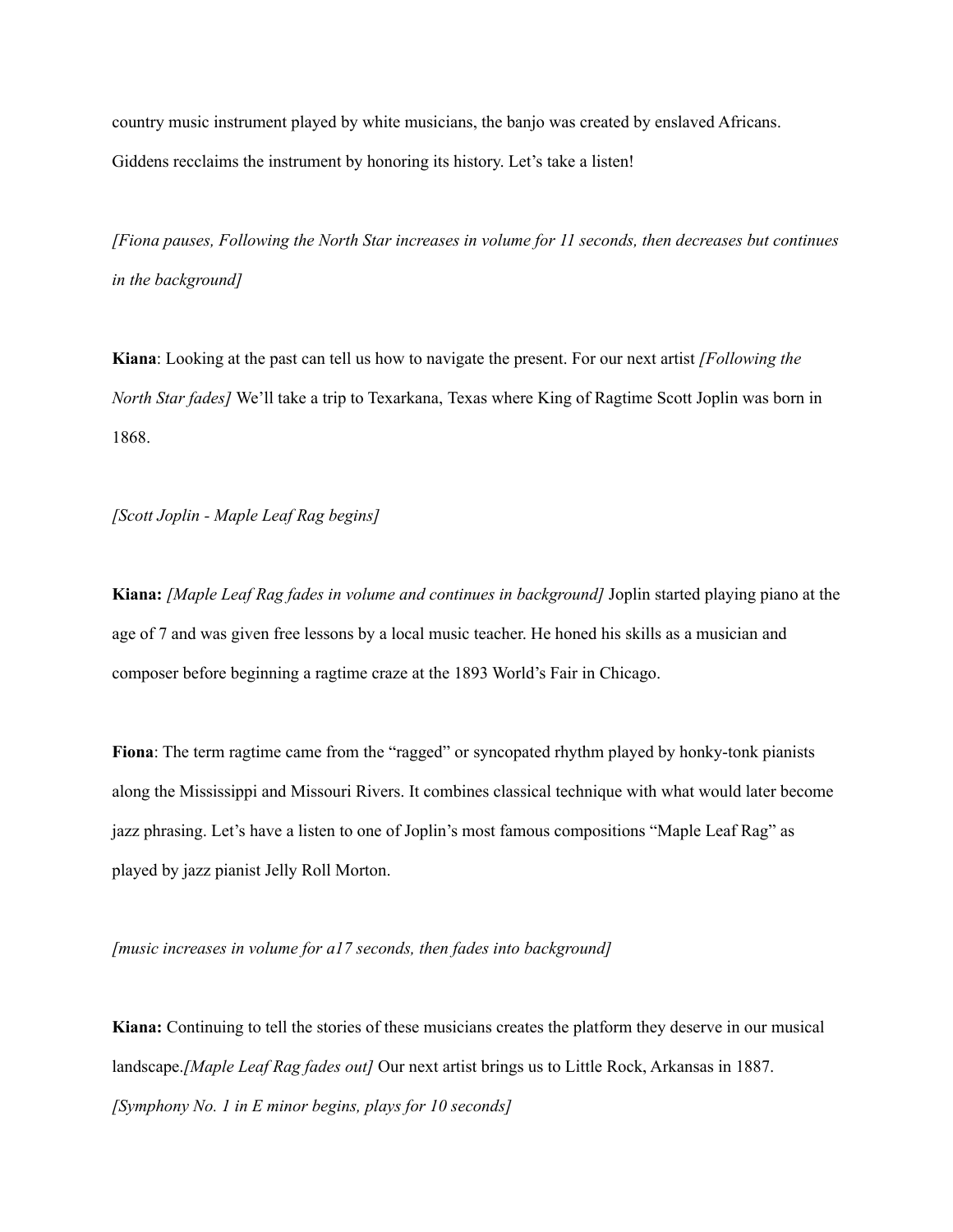**Kiana:** *[Symphony No. 1 continues in background]* Composer Florence Price started taking piano lessons from her mother at a young age, and she published her first composition at age 11! She later worked as an organist for silent film screenings and composed songs for radio ads while working on her own music. Let's listen to her award winning piece Symphony No. 1 in E minor.

### *[Symphony No. 1 in E minor increases in volume, plays for 14 seconds]*

**Fiona**: *[Symphony decreases volume, continues in background]* This piece was commissioned by the Chicago Symphony Orchestra for a program devoted to Black Composers, making her the first Black woman to have her piece played by a major orchestra. *[Symphony increases for a few seconds, decreases to background again]* Unfortunately the classical music world wasn't accepting of Black and Brown composers, especially women, *[Symphony increases for a few seconds, decreases to background again]* so her other compositions weren't appreciated during her life. It wasn't until 2009, 56 years after her death, that a box of her manuscripts was discovered in her abandoned summer home in Illinois. After that orchestras started to recognize her brilliance and began playing and recording her pieces, making her into the revered composer we know today!

*[Symphony No. 1 in E minor increases in volume, plays for 15 seconds, then decreases volume and continues in the background]*

**Kiana**: Throughout history, Black American musicians have used their music to call for and celebrate liberation. Music has and always will be a way for Black musicians to express their feelings. On Juneteenth, we acknowledge the systems that still oppress Black Americans, while celebrating the contributions that made American music what it is today.